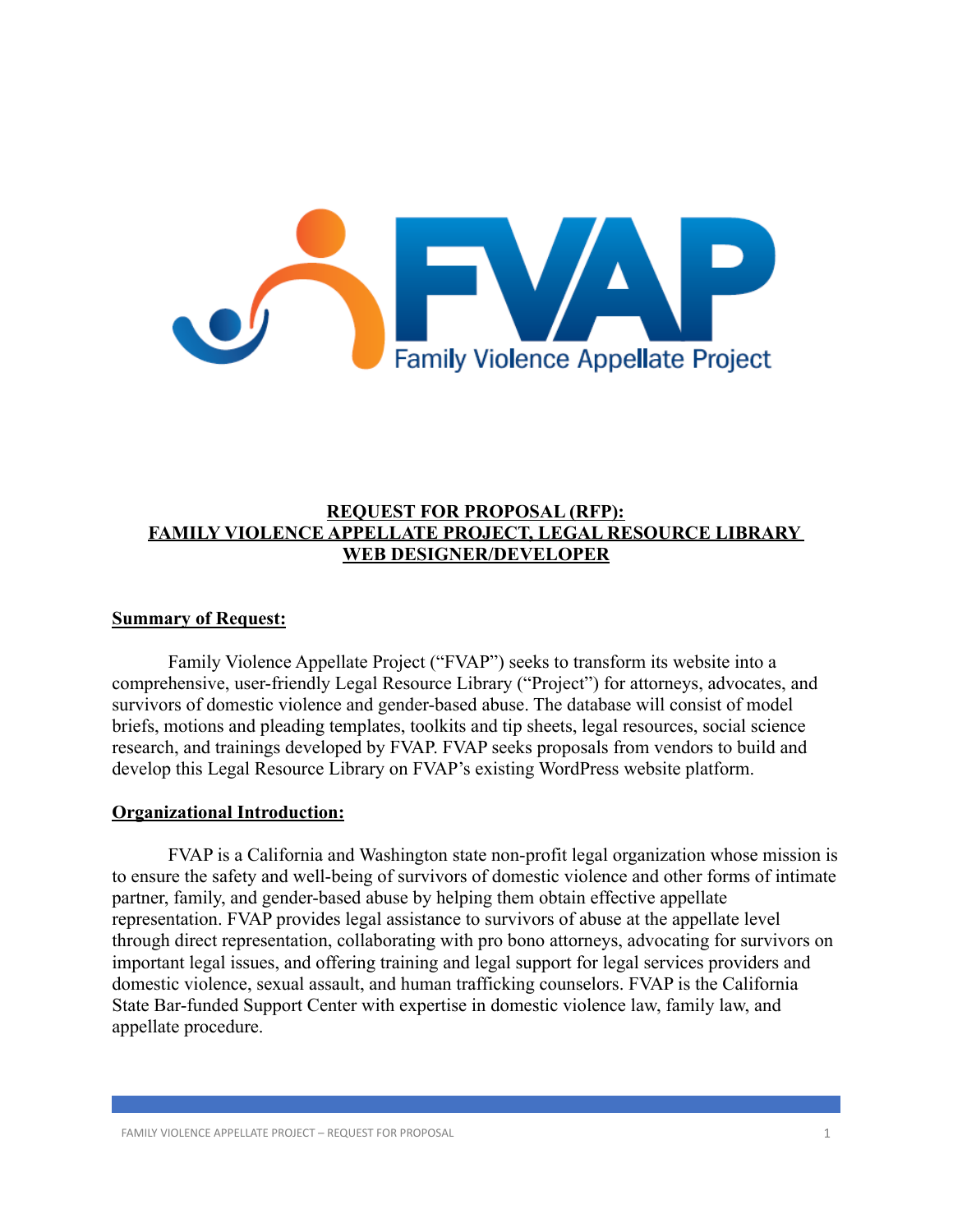By centering our work on the most marginalized survivors, including rural, immigrant, Native American, BIPOC, and LGBTQIA+ communities, FVAP works to transform the power of the civil legal system to support all survivors of abuse. A significant part of this work is ensuring survivors, especially those experiencing multiple oppressions, and the people who support them, have access to the legal information, resources and remedies they need to achieve justice.

### **History of FVAP's website and Legal Resource Library:**

FVAP was founded in 2012, and launched its website (www.fvaplaw.org) that year. The Legal Resource Library was launched in approximately 2016. FVAP's website and Legal Resource Library is hosted on WordPress.

In 2021, the California Access to Justice Commission ("CA ATJ") announced an RFP for the Legal Aid Infrastructure & Innovation Grants. FVAP applied to upgrade its Legal Resource Library, and was selected as a grantee in early 2022. This project is being funded by the CA ATJ grant.

#### **Project Overview and Purpose:**

### **The Need:**

FVAP relies extensively on thousands of documents (including social science and law review articles, legal briefs, case law, research memos, referral resources and sample motions) both for impact appellate litigation and to provide technical assistance and written resources to attorneys, advocates, and self-represented litigants. Currently, FVAP has numerous independent systems for storing these resources, creating significant barriers to accessing and maintaining the resources. Additionally, only a small portion of these legal resource documents are available to attorneys, advocates, and self-represented litigants on FVAP's website. FVAP has not had the capacity to further develop and maintain a comprehensive Legal Resource Library for the public. As an example, FVAP has over 7,000 files containing social science and legal research information that is not currently available on its website. Furthermore, survey responses have shown that individuals searching FVAP's website for resources find it "cumbersome" and difficult to locate materials. Access to these resources is critical for attorneys, advocates, and self-represented litigants.

#### **Goals and Outcomes:**

An easy-to-use, highly effective, up-to-date resource library will significantly increase access to self-help materials, advocate resources, sample briefs and other legal resources, and social science and law review articles targeted to the appropriate audience. The external outcomes will be:

- 1. Self-represented DV survivors in California and Washington will have better access to legal information and resources to help them with their cases (estimated 200,000+ people/year)
- 2. DV advocates in California and Washington will have better access to legal information and resources to help their survivor clients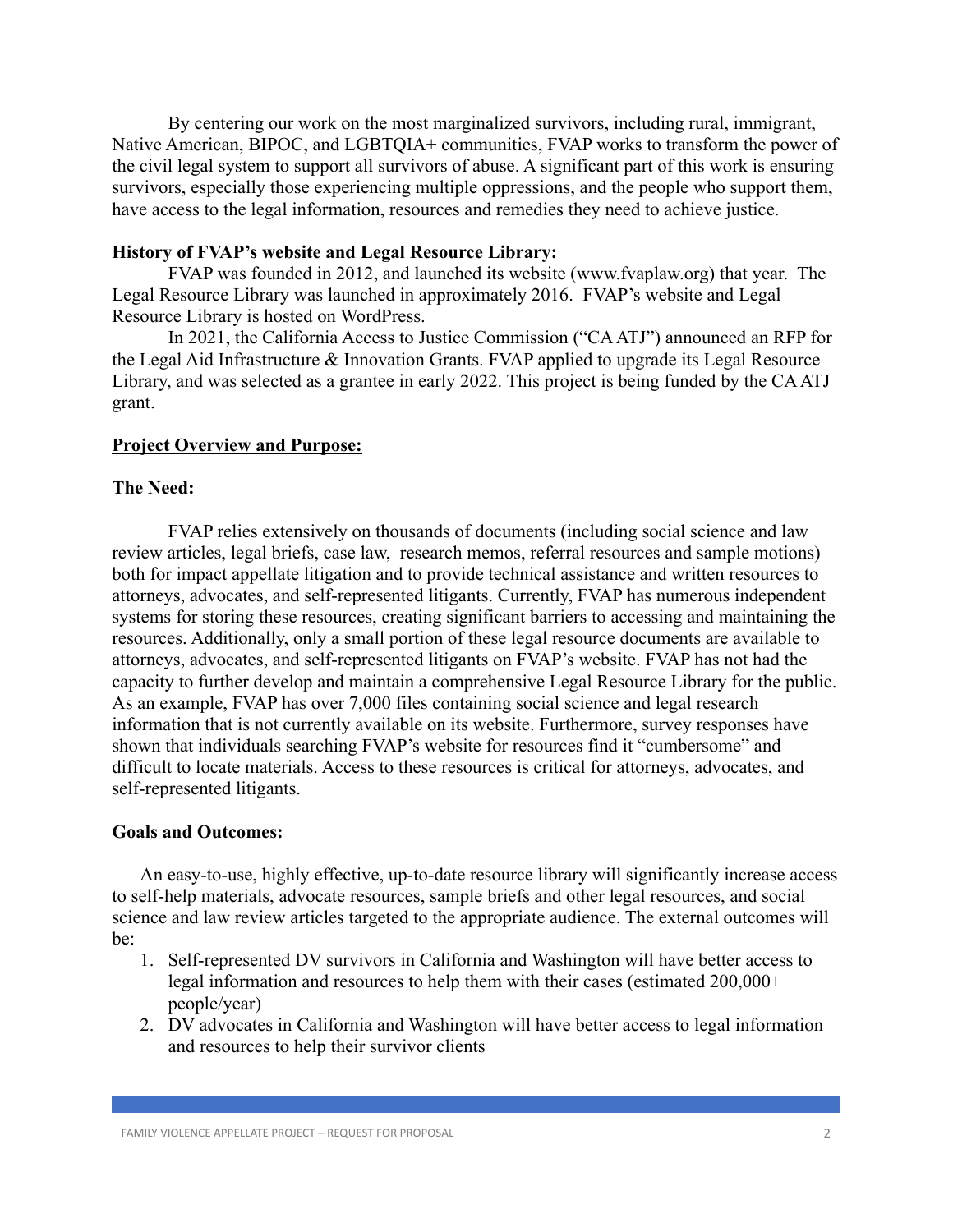- 3. Legal aid attorneys in California and Washington will have better access to sample briefs, research, and social science to help survivors in trial court
- 4. Legal aid attorneys nationwide will have better access to DV social science research and materials, as well as sample amicus briefs, to help survivors in trial or appellate courts

This technology-based infrastructure project will make a long-term impact on FVAP's capacity to organize, maintain, and locate its legal resources because it will centralize and store all materials in the Legal Resource Library. This new streamlined system will significantly increase access to these important materials, while simultaneously decreasing FVAP attorney time needed to maintain these materials. This will also increase FVAP attorney effectiveness in responding to technical assistance requests and strengthen responses to legal aid and pro bono attorneys.

Usage of the Legal Resource Library will be tracked, and contemporaneous surveys will demonstrate the effectiveness of the interface tool and the resources provided. By quickly sending automated text- or email-based surveys to those who access materials, FVAP will have timely feedback on how to make materials more helpful and to determine what additional materials are needed.

#### **Project Description and Objectives:**

## **The Project:**

FVAP will use grants funds to build a comprehensive, multi-purpose, web-based Legal Resource Library by transforming and optimizing its current website. FVAP will contract with a website engineering firm to build-out the "back-end" of FVAP's current website to develop a comprehensive Legal Resource Library. The website engineering firm will make the Legal Resource Library user-friendly by using prompts built with natural language processing (NLP) to easily guide users to the materials they need and by allowing users to conduct word searches. (Currently, FVAP's website hosts about 150 materials and only lists the names of resources – there is no ability to conduct word searches to find materials, nor are there NLP-generated prompts to guide users to resources.) Accessibility features, mobile access, and language access will be incorporated. Finally, the website engineering firm will enable an automated text- or email-based follow-up survey to users to gauge the effectiveness of the system and FVAP's materials, enabling FVAP to revise or create resources to be more responsive to the needs of users.

Grant funds will also be used to hire a temporary project manager to oversee the project, act as a liaison between FVAP and the website engineering firm, oversee the categorization of materials, and ensure grant objectives are met. Funds will also be used to contract with and compensate individuals who are legally trained, and/or have lived experience with using the types of materials to be included in the Legal Resource Library, to categorize existing materials.

FAMILY VIOLENCE APPELLATE PROJECT – REQUEST FOR PROPOSAL 3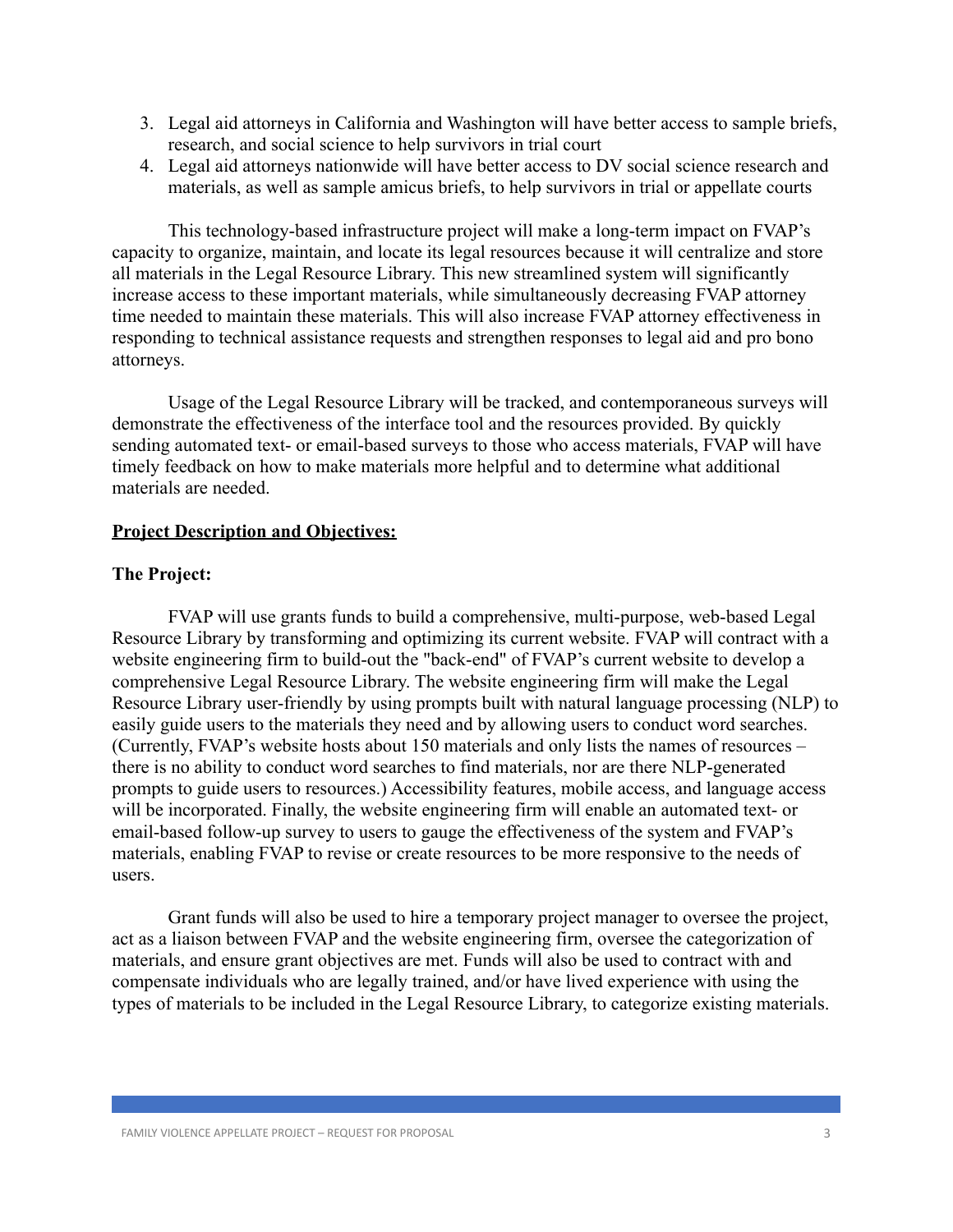**Audience:** Attorneys, advocates, and DV survivors in California state and Washington state, with the ability/infrastructure to expand the geographical reach over time.

# **Key Technology and Requirements:**

**Wordpress:** FVAP's current website is hosted on a Wordpress platform. FVAP has, after consulting with experts, decided to optimize this project to use advanced features of FVAP's current Wordpress website platform, and has decided against approaches such as artificial intelligence or a custom-built database.

**Audience Customization and User Interface:** FVAP seeks to make resources available based on both subject matter and user identity. The Legal Resource Library should have an accessible, user-friendly interface that can direct users to the most relevant materials, including natural language processing. The Legal Resource Library should be accessible by computer, tablet, and mobile device. Ideally, the site would have a set of features that helps guide users to relevant content as well as an advanced search feature.

**Accessibility:** The Legal Resource Library should be available and accessible to disability communities (including people with vision, hearing and mobility impairments), non-English speaking communities, people without access to technology or internet, immigrant communities and traditions, and people lacking comfort with technology. The Legal Resource Library should follow FVAP's accessibility guidelines whenever possible.

**Password Protection:** Currently, resources and videos are free for specific groups, and at a cost to others. All who visit the site must sign in for a password to access the site, and then must provide identifying information via Google form to access each resource. FVAP wants to continue to monitor who has access to, and who accesses, each resource, but is open to looking into different ways to do so (via password, sign-on, or other option). FVAP does want to streamline the process, to not require distinct sign-on for each individual resource.

For access to the site, FVAP would like to explore a "cleared list" where users' email addresses or other user ID could be added to the cleared list and they would be able to enter the site by entering only their email address/user ID, without the need for a password. For access to each individual resource on the site, FVAP would like to be able to track each user's clicks on each resource so we can identify who is accessing which resource, without requiring users to provide their information each time.

In addition to access to the general resources, FVAP would like to explore within the context of this Project the feasibility for levels of access to different information with differing access or password protection. For example, whether there could be general information, then information accessible only to FVAP staff.

**Analytics:** FVAP needs to be able to gauge user success by collecting certain data, including "clicks", discrete visitors, downloads, which resources different types of users are accessing the most, and other information from those accessing the Legal Resource Library.

FAMILY VIOLENCE APPELLATE PROJECT – REQUEST FOR PROPOSAL **4** 4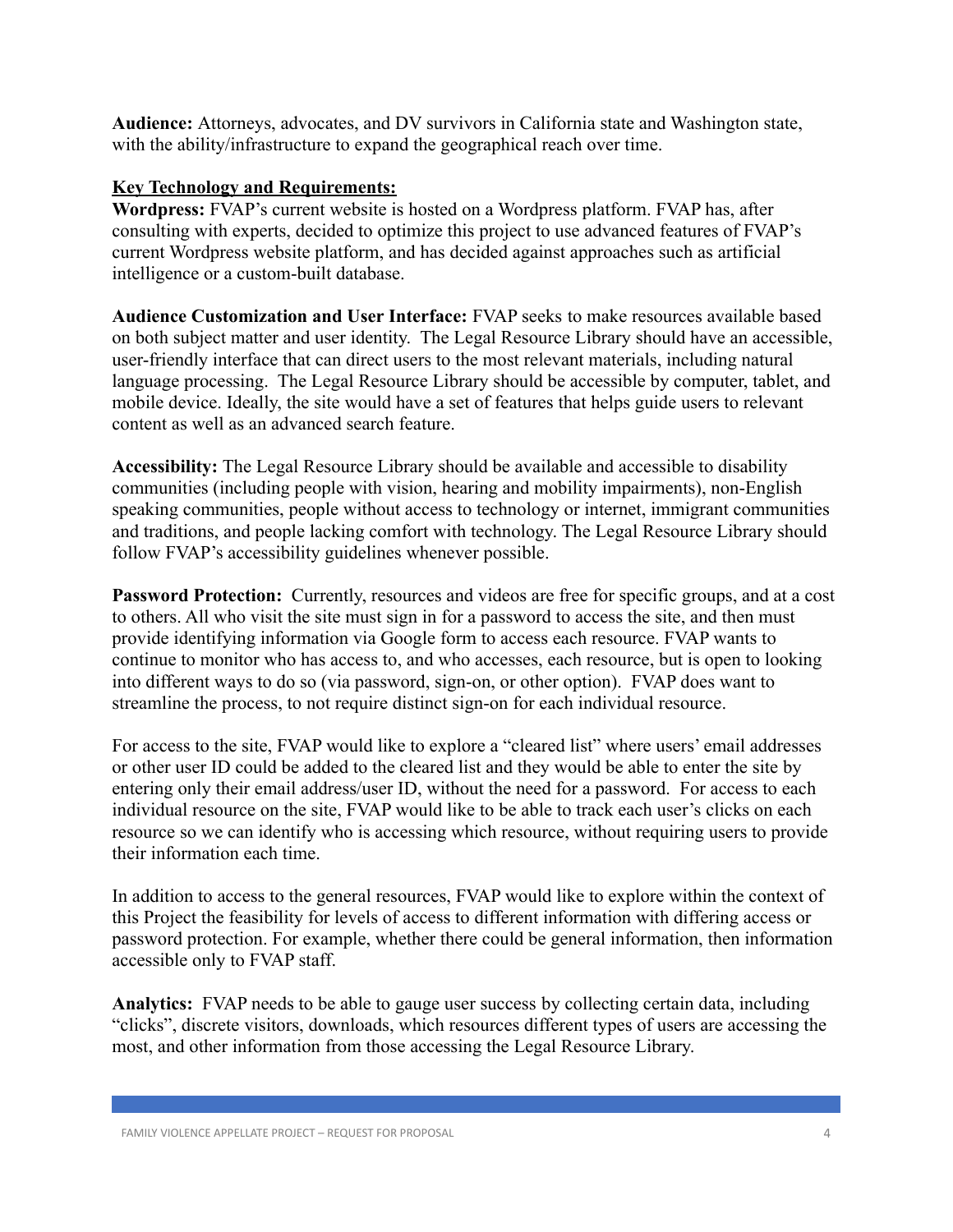Automated Survey Feature: Enable an automated text- or email-based follow-up survey to users

# **Timeline of Project:**

FVAP has been awarded a yearlong grant to enable this project. The grant period started April 1, 2022, and runs until March 31, 2023.

Q1: Hire project manager; develop and send out RFP for website engineering firm; **hire website engineering firm**; identify and/or hire "categorization team".

Q2 and Q3: Work with categorization team to categorize resources; **work with website engineering firm to develop Legal Resource Library infrastructure, natural language processing and search features, and automated survey function.**

Q4: **Launch** comprehensive Legal resource Library and implement an improved process for uploading new resources.

# **Budget for Project:**

Our maximum budget for this web designer contractor is \$45,000, and is set by the grant we received to implement this project. Payment will be made as milestones are met, as defined in "Timeline of Project", and in "Elements of Proposal" and agreed upon by both parties. Proposals should be "total cost" bids.

Invoices should be timely upon completion of the milestone. Invoices will be reviewed by FVAP, and after approved, will be paid within thirty (30) days.

# **Elements of Proposal:**

- 1. Introduction/executive summary, *including project understanding, recommendations and objectives.*
- 2. Scope of work, *including description of work to be performed and list of deliverables and services.*
- 3. Detailed timeline based on FVAP's needs enumerated in this RFP, *with realistic milestone goal dates*.
- 4. Project budget estimates and cost projections, *including breakdown of costs and expenses.*
- 5. Information as to who would be working on this project, and whether anyone working on this project from your company would be a subcontractor, vendor, or other non-employee. If so, please identify those people and the roles each person will play. *Please attach a resume/CV for each person to work on this project.*
- 6. Company profile, *including information highlighting company's diversity, minority ownership, or equity and inclusion efforts.*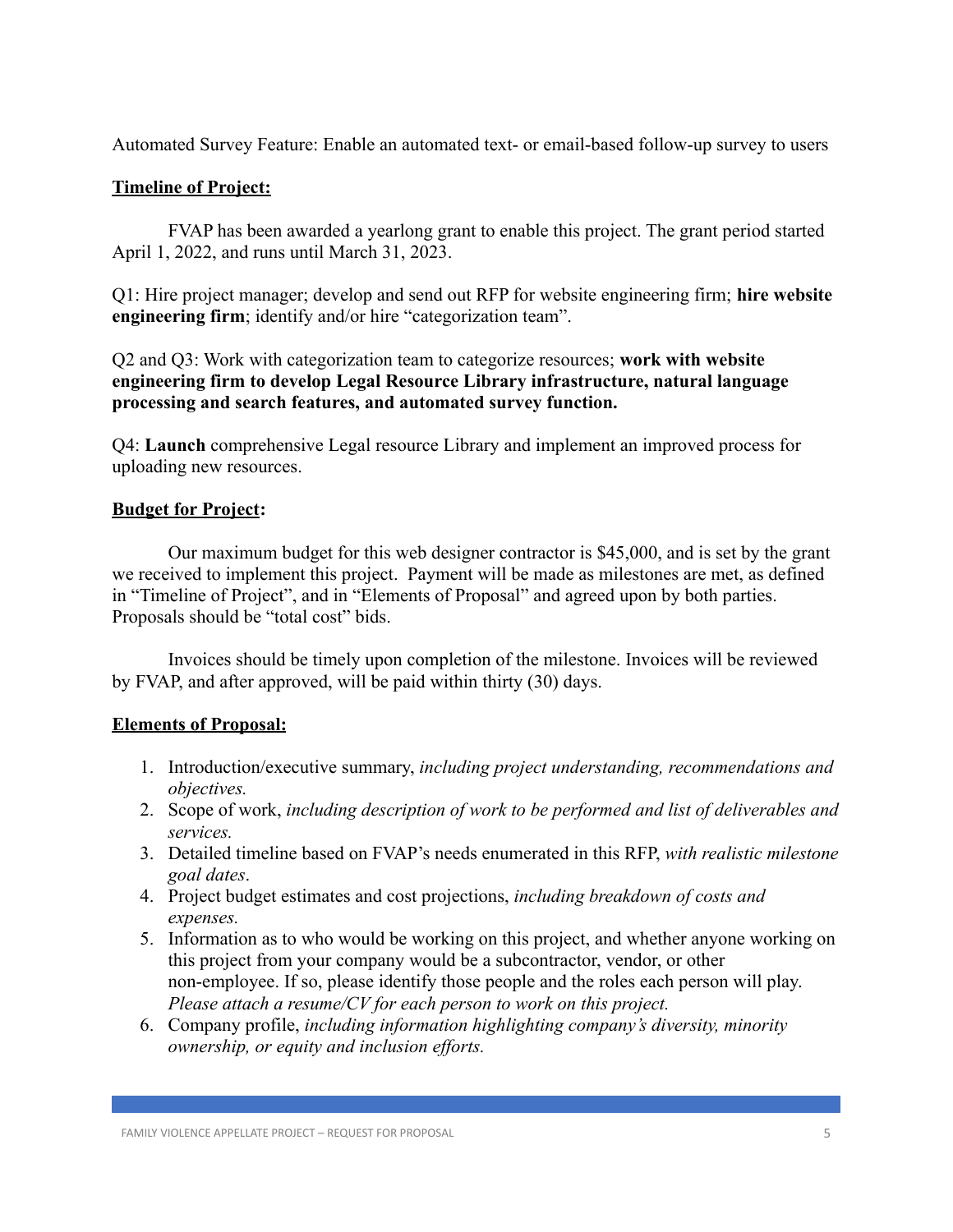7. Two to three references (with phone and email contact) for other WordPress (advanced) web design and/or database creation or upgrade you have completed or are currently working on. *If you have not completed or started two to three on-point projects, please identify references where you have worked with WordPress and/or created or upgraded a database that you feel would be transferable.*

**Request for Additional Information:** FVAP reserves a right to request further information from anyone submitting a proposal, and to decline to review any proposal whether further information was sought but not produced within the stated timeframe.

### **Submission and Selection Process:**

### **Timeline:**

- **-** RFP sent: Wednesday, May 25, 2022
- **-** Responses due: Tuesday, June 21, 2022
- **-** Finalists selected and contacted: Wednesday, June 29, 2022
- **-** Chosen contractor selected and contacted: Tuesday, July 12, 2022
- **-** Project kick-off: As soon as feasible after selection, and based on milestones.
- **-** Legal Resource Library Launch Target Date: February 1, 2023

### **Selection Process:**

Responses will be accepted until 5 p.m. PST on Tuesday, June 21, 2022. Responses may be emailed to Monica LaBoskey, or uploaded to a Google Drive folder with link emailed to Monica LaBoskey (and all permissions granted to allow Monica LaBoskey to access and download the materials.)

All responses will be reviewed. If further information is requested, a request will be emailed with a deadline to respond. All complete responses, including any response to further request, will be evaluated. Finalists will be selected by 5 p.m. PST on Wed, June 29, 2022 by email. Finalists may be invited for a remote/virtual interview.

## **Contacts and Inquiries:**

All communications, submissions, questions or other contacts should be addressed by email to: Monica LaBoskey, mlaboskey@fvaplaw.org

FVAP contracted with a Project Manager to lead this project. That Project Manager's role, identity and contact information will be made known to the web designer chosen. Much of the communication throughout the project will be with the Project Manager.

### **Disclaimers:**

- Cost of preparing proposal: FVAP will not pay any costs associated with preparing proposals submitted in response to this RFP.